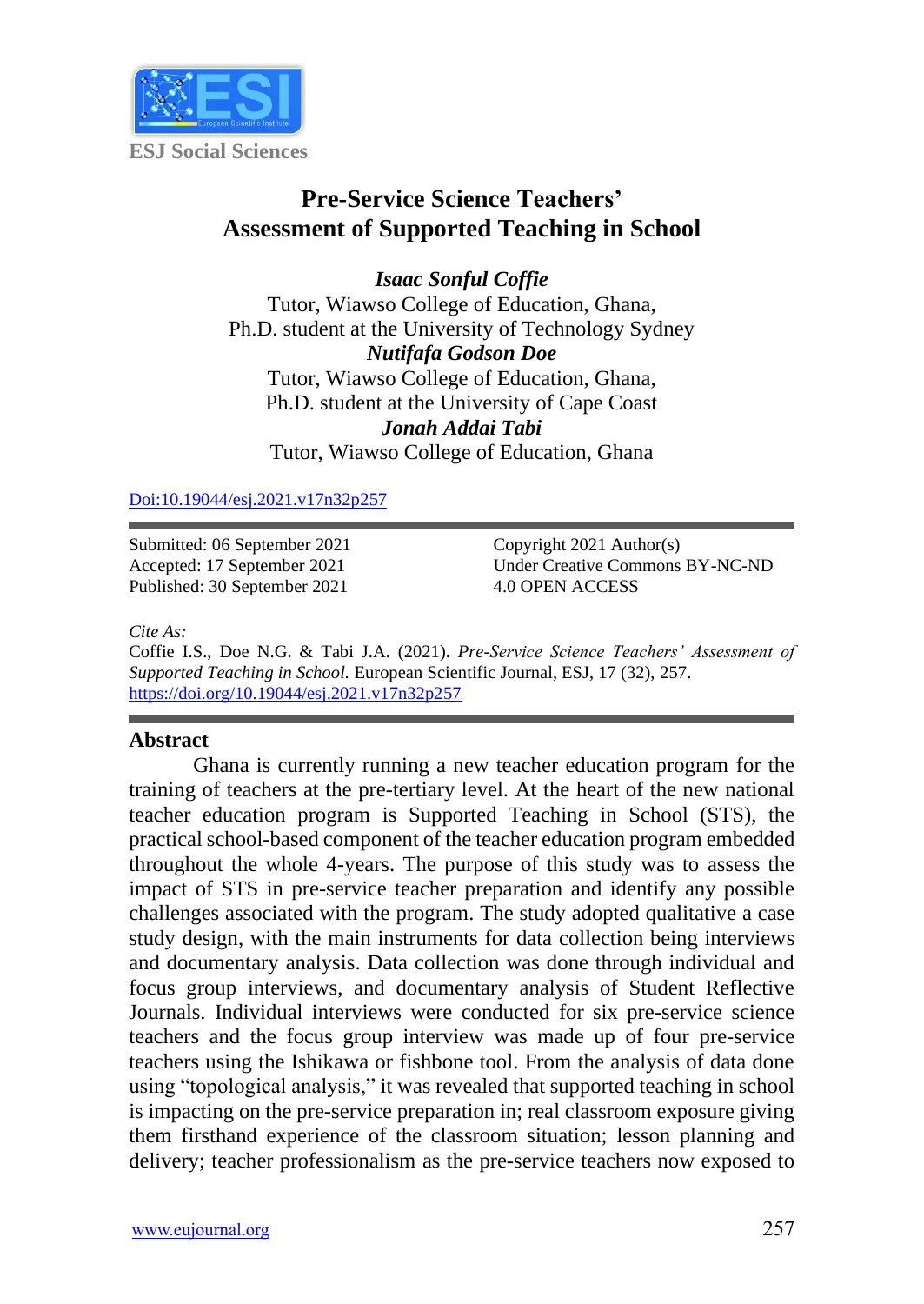traits of the teaching profession and qualities of a good teacher; and classroom management for effective lesson delivery**.** Particular challenges such as mentor-mentee relationship, lack of proper planning, and insufficient time for observation were identified to militate against the program. It is recommended that, appropriate training and incentives should be given to the mentors to prepare them adequately for the program.

**Keywords:** Pre-service teacher, field experience, teacher education, teaching practice, science

### **Introduction**

High-quality, dedicated and professional teachers are produced by initial teacher education programs. Therefore, teacher education programs need constant scrutiny to produce well- prepared teachers (Jordan et al., 2018). Teacher education should be viewed as an applied professional qualification that requires pre-service teachers to apply the concepts and strategies they simultaneously learn about in their course work within practical settings (Transforming –Teacher Education and Learning, [T-TEL], 2018). Various researches in teacher education have indicated that, extensive field experience is a key feature of effective initial teacher education (Cochran-Smith, et al. 2016; Darling-Hammond, 2006b; Darling-Hammond, et al. 2017; Dunst, et al., 2019; Jordan et al., 2018). Such programs require a minimum of one academic year of student teaching under expert supervision and mentoring. A good quality field experience is essential for pre-service teachers to meet demands of teaching in real classroom (Adu-Yeboah, & Kwaah, 2018).

Effective teacher education programs allow students to spend much time in the field throughout the whole program to examine and apply the concepts and ideas they are learning alongside experienced mentors who can teach effectively. Some researchers believe that the quality and extent of field experience before going to the classroom to teach affect teacher preparedness and performance (Ronfeldt, 2015, Zeichner, 2006). Studies have shown that the more students engage in field experiences, the better their teaching quality and student performance (Dunst, et al., 2019). However, in a study conducted by Spooner et al., (2008) to compare student teachers' experiences in a yearlong internship and their peers in the traditional semester long internship, it emerged that there was no difference in perceived teaching ability. However, the year-long internship students reported having better relationships with their mentors and greater knowledge of school policies and procedures.

Pre-service teachers need to experience coherence and integration between course work and the field-work (Jordan et al., 2018). The most crucial and challenging aspect of an effective teacher education program is integrating theory and practice. Darling-Hammond (2006a, p. 308) argues that "no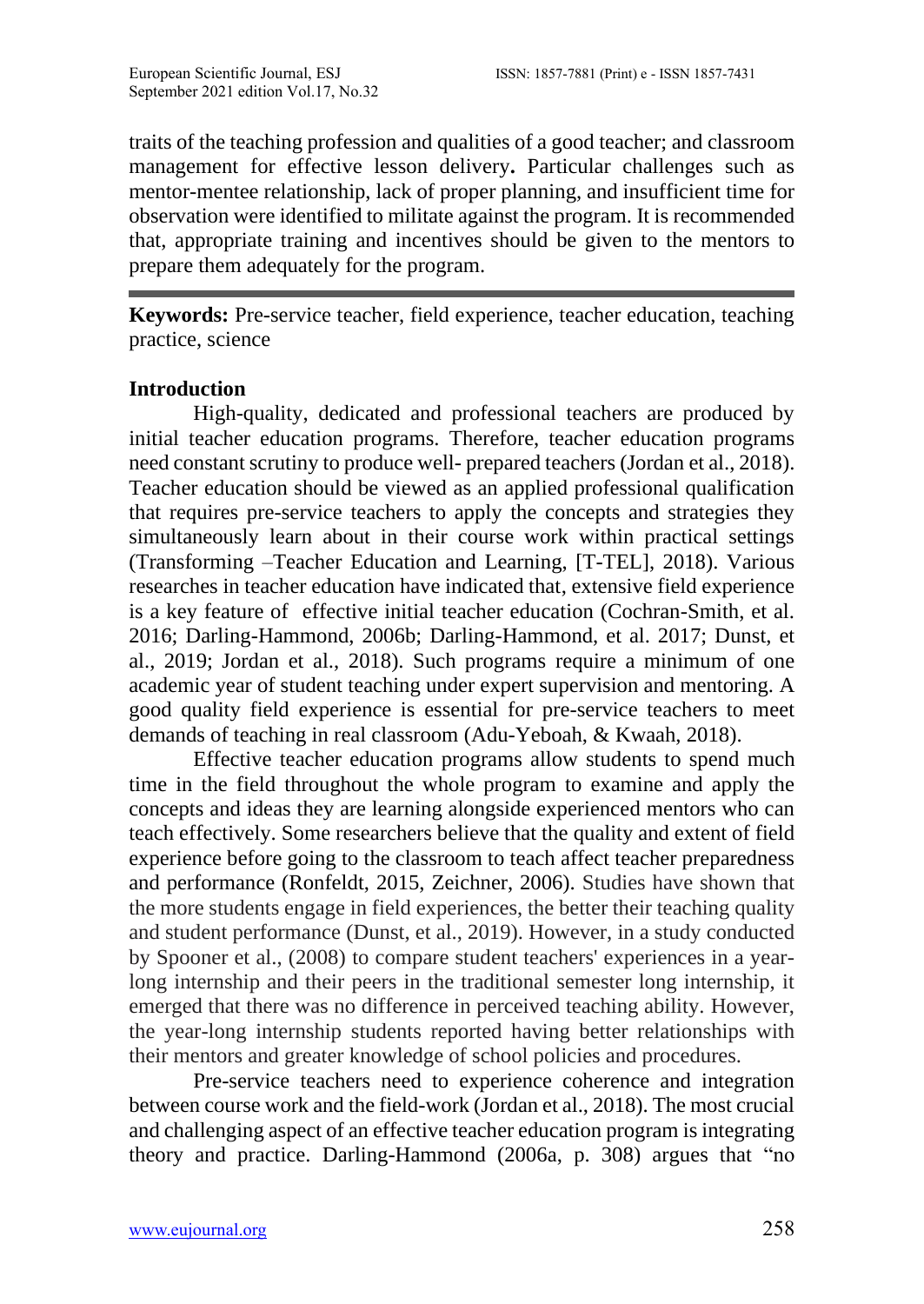amount of coursework can, by itself, counteract the powerful experiential lessons that shape what teachers actually do." It has been argued that given the novice teacher a classroom experience in field work enables them to make sense of the issues addressed in their academic work. Studies have shown that one key element of successful teacher education is early and sustained field experiences, (Zeichner, 2006; Darling-Hammond, 2006b). Many teacher education programs are now designed to embed practical experiences throughout the program. This is to enable students to be grounded in the teaching, which is essential if the pre-service teachers are to adopt learnercentered approaches to teaching. It is important that teacher education stakeholders seek strong preparation for teachers, advance knowledge about teaching and spread good practice (Darling-Hammond, 2006a).

Field experience is an essential element of pre-service teacher education (American Association of Colleges of Teacher Education [AACTE], 2010). It helps to develop the pedagogical skills of the pre-service teacher and "socialization them into the profession" (Spooner et al. 2008 p. 254). Britzman (2003) described field experience as a "time of formation and transformation" (p. 31) as much of what pre-service teachers learn about teaching and learning takes place within the field experience. Furthermore, it gives the pre-service teachers opportunities to develop, experience and understand teaching and learning. Field experience also exposes students to the complexity of the classroom where they observe and learn to teach (Santagata et al., 2007).

Field placement experience, though believed to be a feature of effective teacher preparation is not devoid of criticism. First, it is noted that novices' pre-service teaching experience is typically isolated from field placements with no corresponding support by the training institution (Grossman & McDonald, 2008; Valencia et al., 2009). Also, few classroom teachers model pedagogy reflective of the educational principles studied during coursework, making observed practice a poor match from the teaching principles espoused by the teacher education program (Grossman & McDonald, 2008; Valencia, 2009). Kiggundu and Nayimuli (2009) noted that field experience in teaching practice sometimes becomes demoralizing and frustrating for students. Field experience is affected by poor communication, unclear expectations between mentors, student teachers and university supervisors, and inadequate training for them (Johnson & Napper-Woen, 2011, Hascher et al, 2004).

# **The Context of the Study**

Studies conducted in Sub-Saharan Africa have described teacher education programs in many countries as outdated, misaligned with the school curriculum, overly theoretical and distant from school contexts (Lauwerier &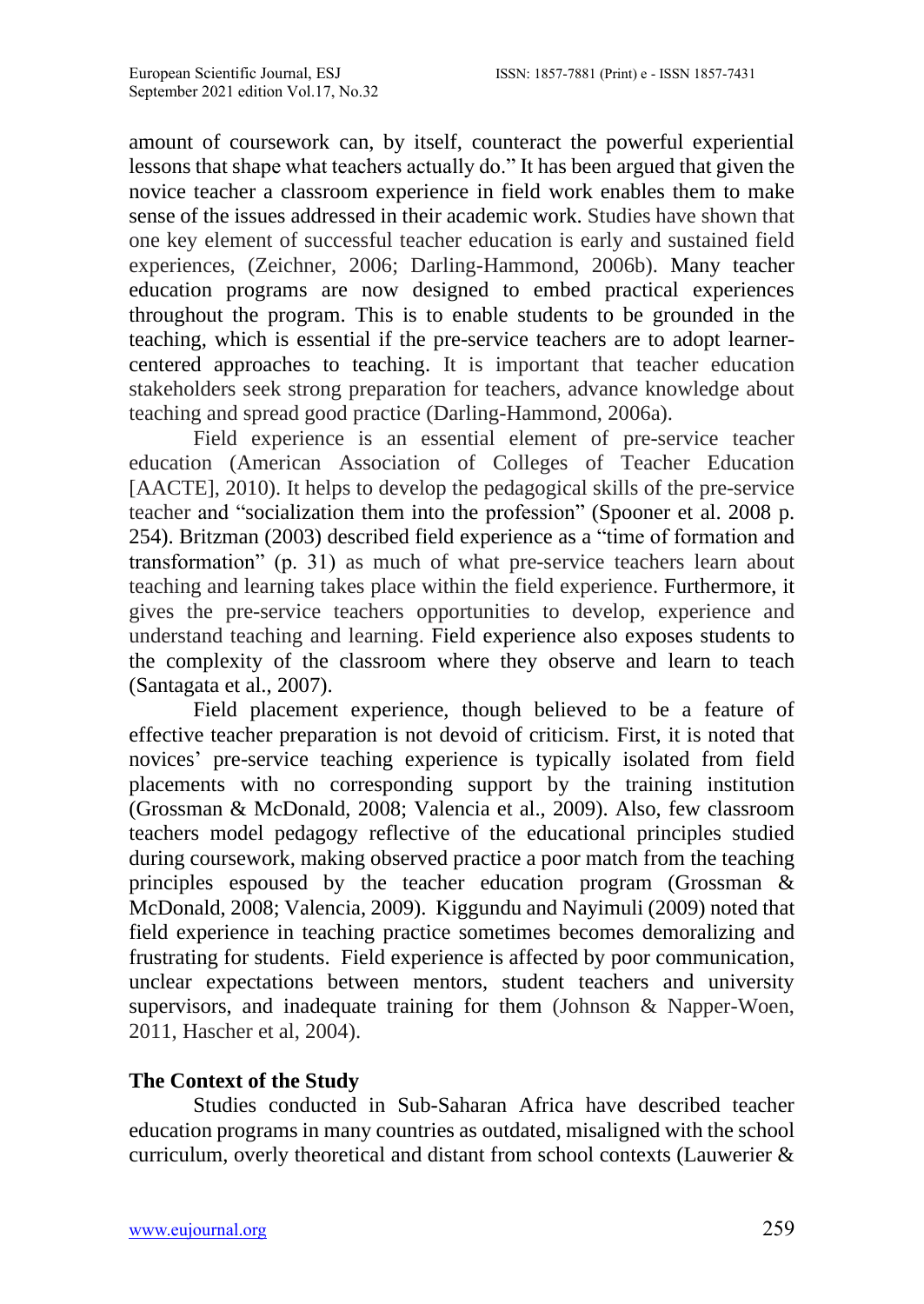Akkari, 2015; Mulkeen, 2010). Even though, the Ghanaian educational system has achieved much, many issues call for the efficiency and effectiveness of the system (Ministry of Education, [MOE], 2017). For example, the 2016 National Education Assessment results showed that only 37% and 22% primary 4 pupils showed proficiency in literacy and numeracy, respectively (MOE, 2018). There are issues like teacher absenteeism, the poor performance of students in core subjects at both the basic and senior high level, the presence of untrained teachers in the classroom, and lack of support and resources for teachers to integrated ICT into their teaching (MOE, 2017).

Also, there are issues with initial the teacher education curriculum, such as a disconnect between the curriculum at the college and that of the basic education level as courses focused far more different than required at the basic level; the curriculum did not develop the attitudes, values, habits, and interest of the pre-service teacher; lack of a proper standard for initial teacher education as various institutions have their standard for training; no connection between theory and practical courses (MOE, 2017). These, coupled with other factors have led Ghana to adopt a new model of the teacher preparation program. Initial teacher preparation for the basic education level used to be three years where students were given a diploma certificate at the end of the program. With the new teacher education program, initial teacher preparation will take four years and students who complete the program will be given a Bachelor of Education Certificate. A new framework for the training of all teachers at the pre-tertiary level has been developed. The framework has four integrated pillars on which teacher training stands. These four pillars are Subject and Curriculum Knowledge, Literacy Studies in Ghanaian Languages, and English, Pedagogic Knowledge and Supported Teaching in School (MOE, 2017; T-TEL 2018). At the heart of this new national teacher education curriculum framework is Supported Teaching in School (STS).

STS is the practical school-based component of the teacher education program, designed to allow the pre-service teachers to observe, plan and work collaboratively with peers and mentors in the schools to understand the approaches to teaching and learning of children with diverse socio-cultural and linguistics backgrounds (T-TEL, 2018). It is designed to help the pre-service teachers to acquire and apply professional values and attitudes, knowledge, and practice so that they are competent enough to meet the National Teachers' Standards for beginning teachers (MOE, 2017). STS is represented by extended periods of school-based placement across the four years of the preservice teacher training. There are stipulated competencies to be attained at the end of each year. It is expected that pre-service teachers will spend 30% of their training in the field constituting a total credit weighting of 48 (TEL, 2018). School-supported teaching is based on the critical teacher education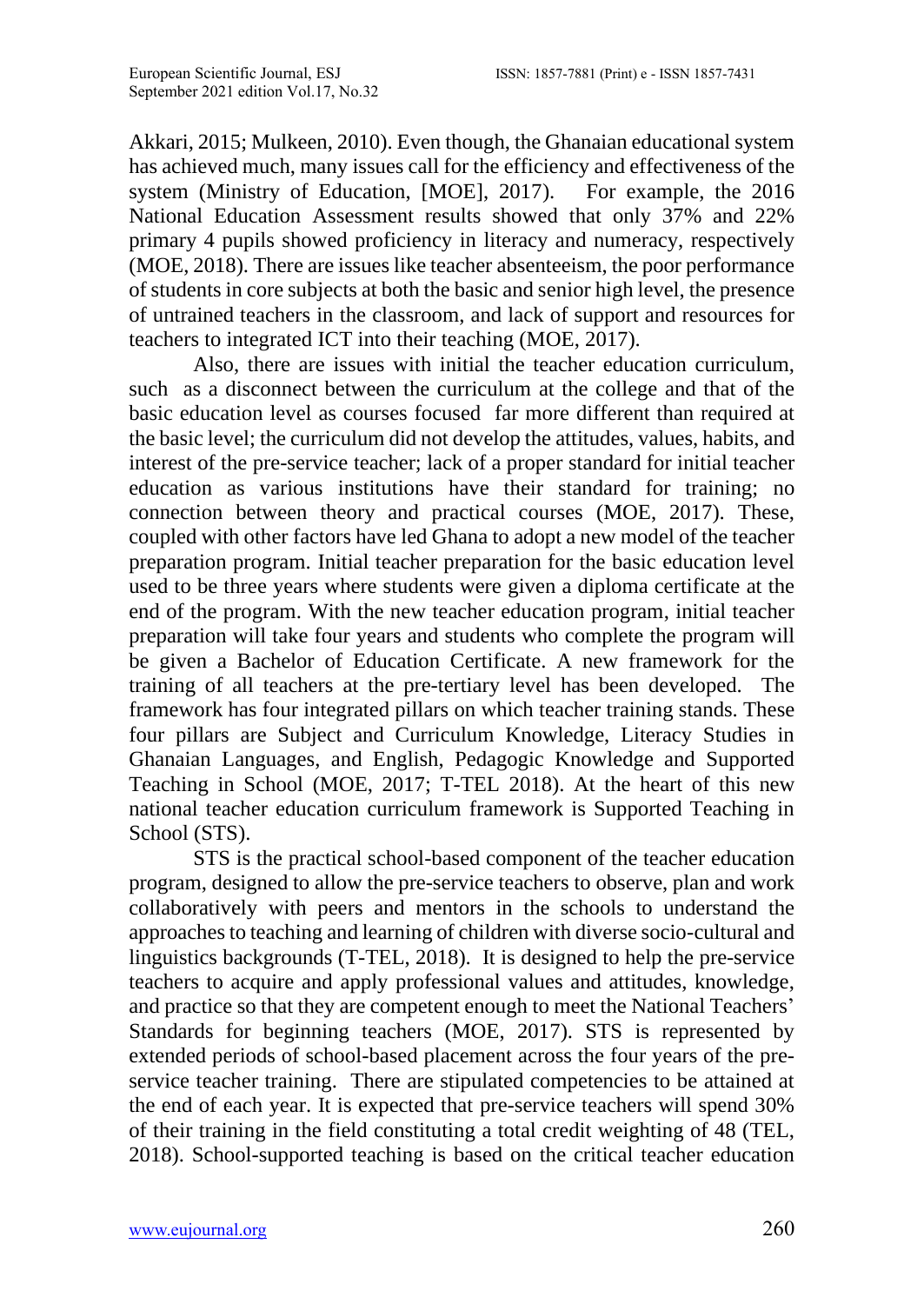approach where field experience is very central in teacher preparation (Zeichner & Flessner, 2009). The critical teacher education approach provides a situated instruction whereby mentor teachers work closely with pre-service teachers (Cakcak, 2016).

Some studies in Africa and Ghana in particular have looked at the impact of field experience (specifically teaching practice) on pre-service teachers' competencies (Adu-Yeboah, 2011; Koross 2016). Most of these studies have looked at impact of the field experience undertaken within a semester or at most one year of teaching practice. This study looks at the impact of field experience undertaken by pre-service teachers within the first three years of teacher preparation thereby, providing a better picture of the extent to which the long period of field experience has impacted pre-service teacher preparation.

Teacher education programs are under constant pressure to show the effect of their particular approaches to preparation. Therefore, there is the need for empirical evidence upon which to make a case for the programs efficiency. Researchers have shifted focus from investigating entire program pathways to specific features of teacher preparation and their associated instructional quality (Ronfeldt et al., 2018). This study, therefore, seeks to investigate the impact of the STS as part of the 4-year Bachelor of Basic Education program on teacher preparation in a College of Education in Ghana.

The following research questions guided the study.

- What impact does Supported Teaching in School have on pre-service teacher preparation?
- What are the challenges in implementing Supported Teaching in Schools?

# **Method**

# **Research design**

The study adopted a qualitative case study design, with the main instruments for data collection being interviews and documentary analysis.

#### **Sample**

The study was undertaken in a College of Education in Ghana. The participants were the first batch of third-year pre-service science teachers who had experienced at least five semesters of field experience as part of their professional preparation. The purposive sampling procedure was used in selecting ten of the pre-service science teachers for the data collection. These ten pre-service teachers were purposively selected because they were consistent in their attendance to the field program and were willing to participate in the study.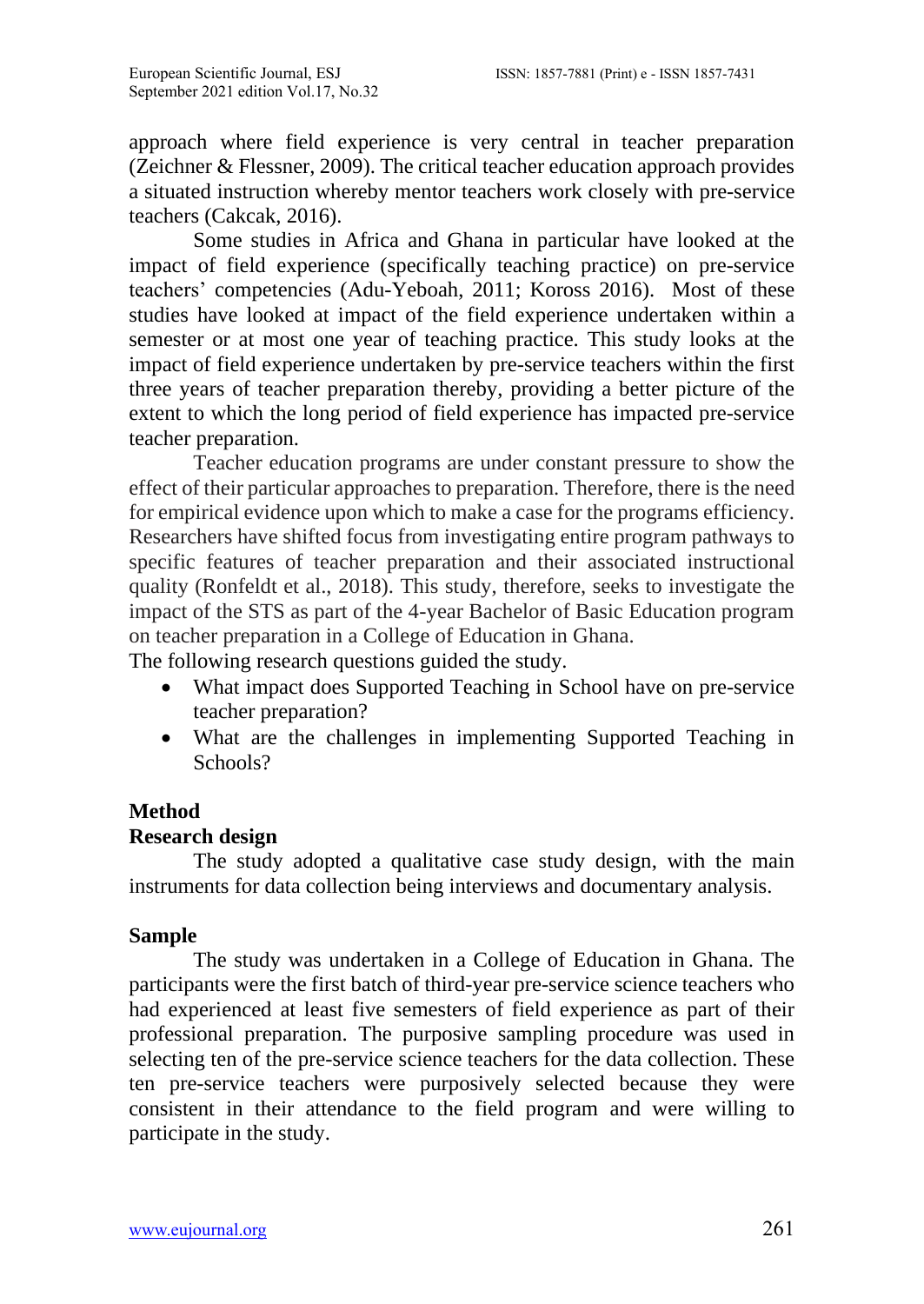### **Instrument**

The main instrument for data collection was a semi-structured interview guide (see Appendix). The researchers prepared it to explore the impact of the STS on the pre-service teachers' professional preparation and the challenges they face in the program. The items on the interview guide, which covered the main research questions, became a baseline question for all the participants, including those in the focus groups, except in cases where there were different follow-up questions based on interviewee responses.

# **Data collection**

Data collection was done through individual and focus group interviews, and documentary analysis. Individual interviews were conducted with six pre-service science teachers, which lasted for an average of thirty minutes. The focus group interview was made up of four pre-service teachers and lasted for one hour. The focus group interview was conducted to triangulate the individual interviews, and Student Reflective Journal (SRJ). The Ishikawa or fishbone tool was used as part of the focus group interview. Though typically used in data analysis stage, fish bone approach was used during the focus group for three main reasons. This approach was used as means of data reduction during the data collection process, to sustain interviewees' interest and to verify and clarify the information they gave (Hopkins, 2008). In the interview, fishbone was drawn on a marker board with the main question to explore written on top of it. During the interview, any point raised by the interviewee which the researchers considered as essential regarding with regard the focus question was placed on the lines of the fish bones by the second researcher. In some cases, interviewee words were recorded directly, and sometimes the researcher paraphrased the interviewee's word, and with their consent, recorded them into the lines of the fishbone (See fig.  $1)$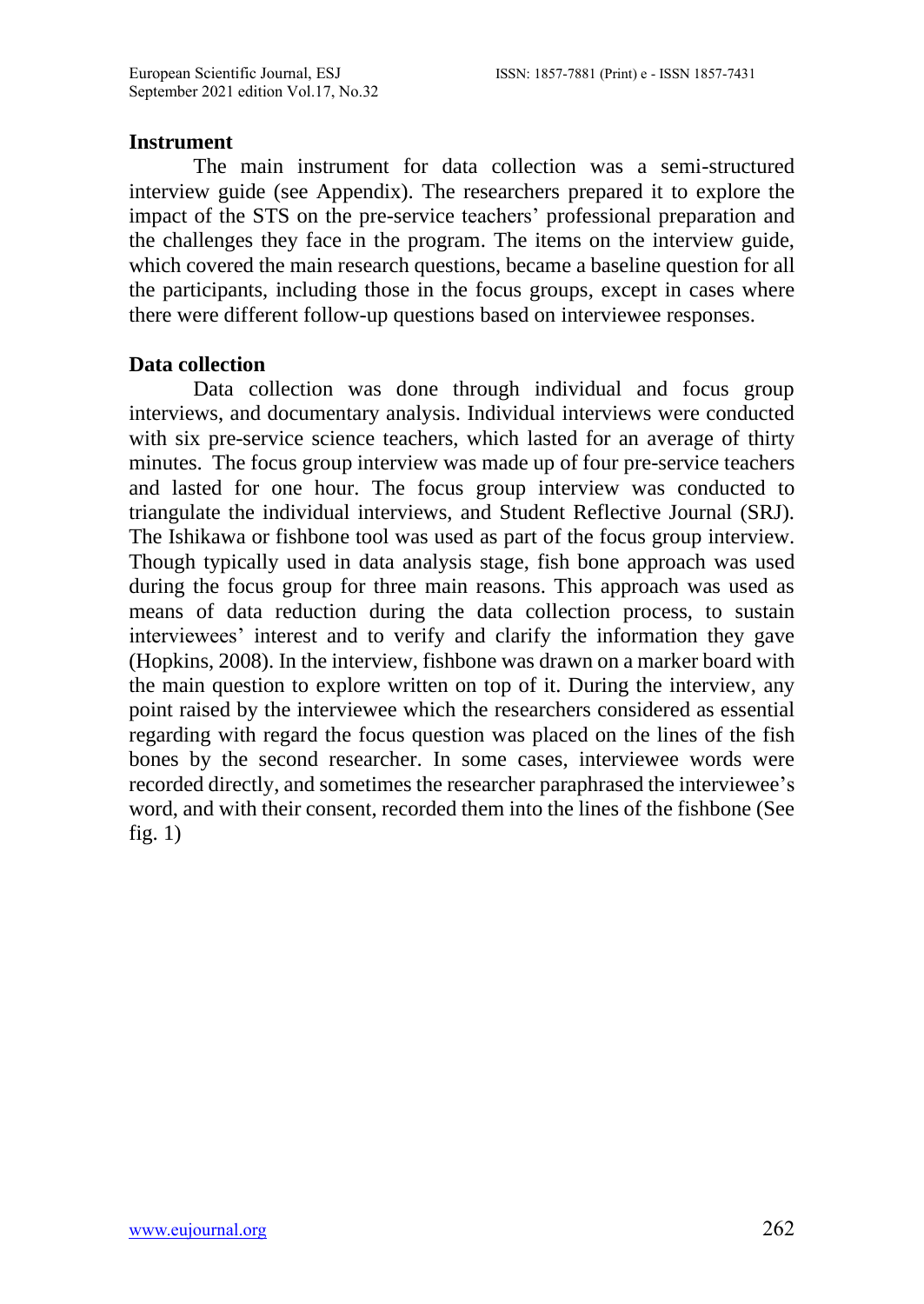

**Fig.1** A fishbone developed on the impact of STS during the focus group interview

# **Data analysis**

The data recorded during interviews were transcribed verbatim and analyzed to together with data from Students Reflective Journals "using typological analysis" (Hatch, 2002). The process began by dividing the overall data set based on initial typologies developed by researchers based on the literature. The researchers read the data and ideas that related to the generated typologies were marked. The typological entries were identified, and the main ideas of the entries were recorded on a summary sheet. The data were read and coded according to the patterns identified. Summaries were generated for each respondent, which was then developed into themes.

# **Results and Discussion**

This section of the research presents the results and discussion by looking at the impact of the STS on pre-service teacher preparation in real classroom exposure, lesson planning and delivery, teacher professionalism, and classroom management. It further presents and discusses challenges such as mentor-mentee relationship, lack of proper planning, and insufficient time for observation which were identified to militate against the program.

# **Impact of STS**

# *Teacher Professionalism*

The result from the data analysis indicates that the STS program has exposed the pre-service teachers to traits of the teaching profession and qualities of a good teacher. From the data gathered from both the interview and the SRJ, it could be seen that pre-service teachers have been exposed to teacher professional traits. During the interview, a pre-service teacher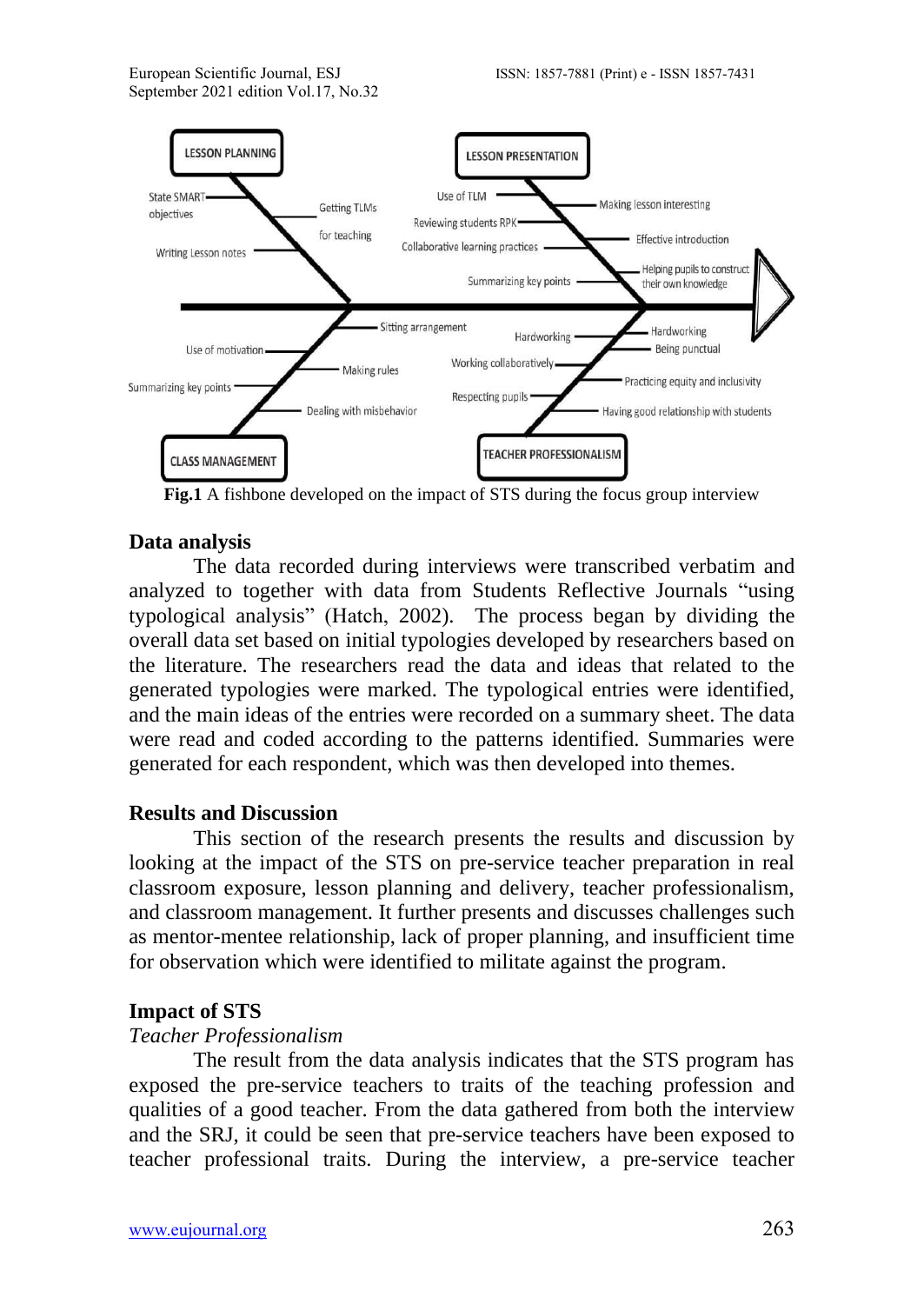indicated that "*I have learnt professional traits like punctuality, hardworking, tolerance and respect for the pupils. I have also learnt how to be gender responsive to allow for equal opportunities for both sexes in class.*" Another person also indicated *"I have learnt about qualities of good teaching which is being open to all students and taking their background into consideration during lesson delivery.*" These are clear indications that STS is making an impact and achieving its intended objectives of letting pre-service teachers identify the traits of the teaching profession and qualities of a good teacher and analyze the needs of children by considering issues of background and experience (T-Tel, 2018).

It was shown that through the program, students are learning how to work collaboratively. Pre-service teachers learn to do this by working as small groups to reflect and discuss their observations. A pre-service teacher indicated in his SRJ, "*through the field experience, I have learnt how to collaborate with my colleagues to plan and deliver a lesson."* The collaborative working is not only among pre-service teachers but it does occur between them and their mentors. During the interview, a pre-service teacher indicated that "*I had opportunity to sit down and work with my mentor to plan and deliver a lesson. It exposed me to so many things that I should do and should not do as teacher.* Working collaboratively is one of the key skills preservice teachers are expected to develop from their beginning teaching (T-TEL, 2018).

One important professional trait that is being developed in the preservice teachers is reflection. Pre-service teachers have to reflect on whatever happens during their STS in their SRJ and the lessons they learn. One preservice teacher wrote in his SRJ "*I had firsthand experience of standing in front students to deliver a lesson, where during the reflection with my mentor, she pointed out so many things for me to learn."* Another one also indicated in the interview that "*I have learnt from the STS how to reflect on a lesson taught to see its effectiveness or otherwise and if there is the need to make some modification or re-teach to the topic."* Reflection is one of the key professional attitudes and values that teacher especially pre-service teachers are expected to develop in order to meet the requirement of the National Teachers Standard. Therefore, it can be stated that the STS is helping in that direction.

# *Practical exposure*

The program has exposed the pre-service teachers to real classroom practices giving them firsthand experience of the classroom situation. It is giving the pre-service teacher practical experience as part of their professional training. This is clearly stated in what an interviewee said;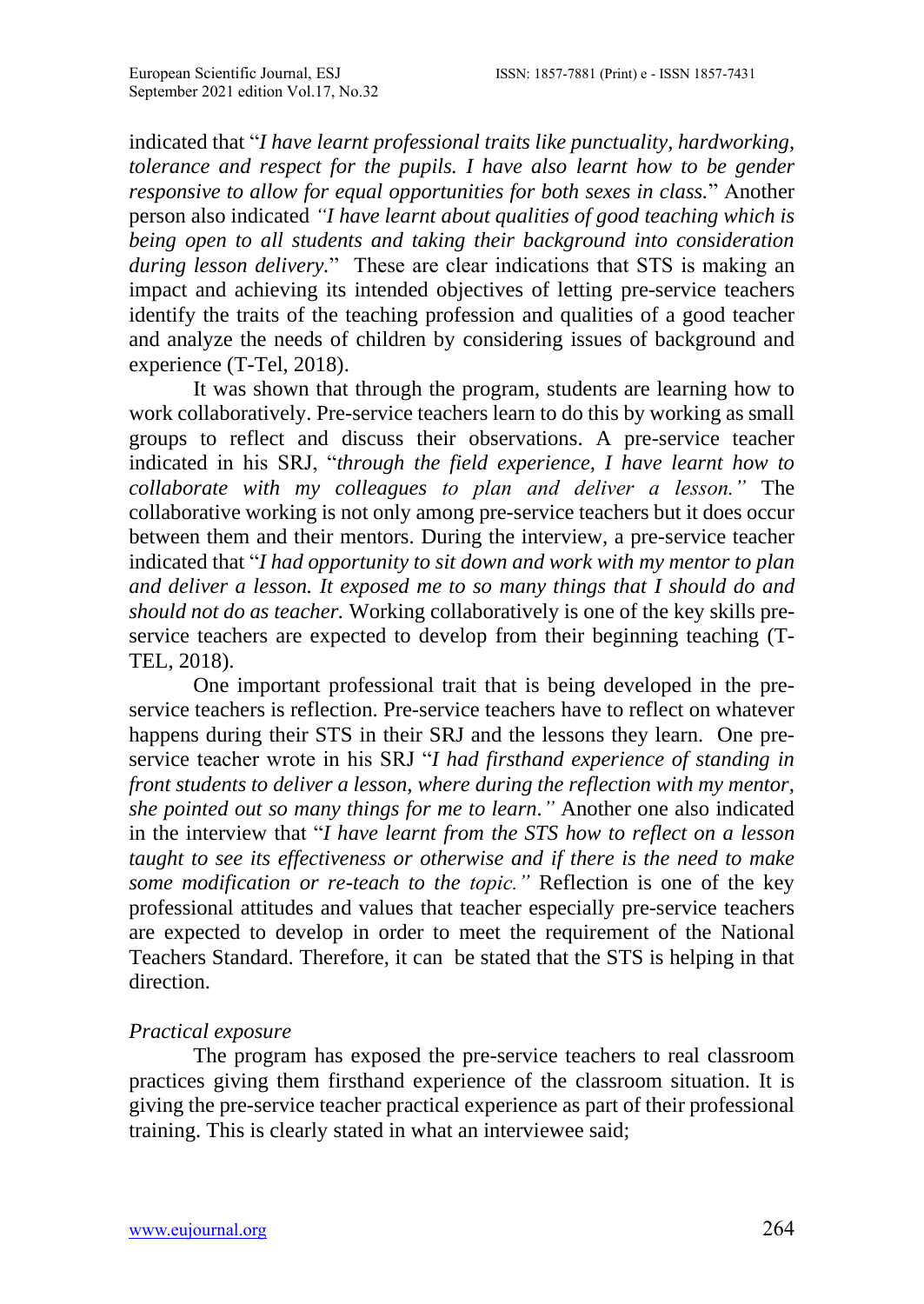we get so much exposure to classroom realities than we receive from college teaching which is good for us because it gives us chance to experience the practical aspect of our training…it gives us opportunity to observe how children learn, ask and answer questions and how they behave in class.

Field experience exposes students to the complexity of the classroom where they observe and learn to teach (Santagata et al., 2007). Such exposure can serve as a reinforcement of the theory the pre-service teachers are learning at the college as they come to campus with some the challenges they meet and develop possible strategies to address them (Buabeng et al., 2020). It is believed that for teacher education to function effectively in Ghana, there is the need to develop a proper linkage between theory and practice with emphasis on long practice in schools (Anamuah-Mensah, 2006).

### **Lesson planning and delivering**

Planning and delivering a lesson is another area that our data suggest that program is making impact on the pre-service professional preparation. The pre-service teachers indicated how they have learnt effective lesson introduction and closure through the STS. On lesson planning one pre-service teacher had this to say in the interview "*the STS has open my eyes on the need for effective preparation before delivering a lesson.*" The results indicate that pre-service teachers have had experience about different style of lesson delivery. A pre-service teacher talked about the benefit of STS in terms of lesson delivery this I way.

The field experience has opened my eyes to a lot of things like lesson preparation, introduction of lesson and making lesson interesting…I have learnt from the field experience that as a teacher, I am not boss of all knowledge, rather I should help my students to construct their own knowledge.

This implies that the supported teaching in schools is helping in achieving some of the aims envisioned in the national teacher education curriculum framework, which is that teacher will see learners as constructors of their own knowledge and thereby provide them with the needed support (MOE, 2017). The program has provided pre-service teachers with opportunity to learn to pay attention to student questions and is helping them to build their confidence as professional teachers. A pre-service teacher wrote in her SRJ "*I have learnt that as teacher you have to be tolerant with your students especially their view"*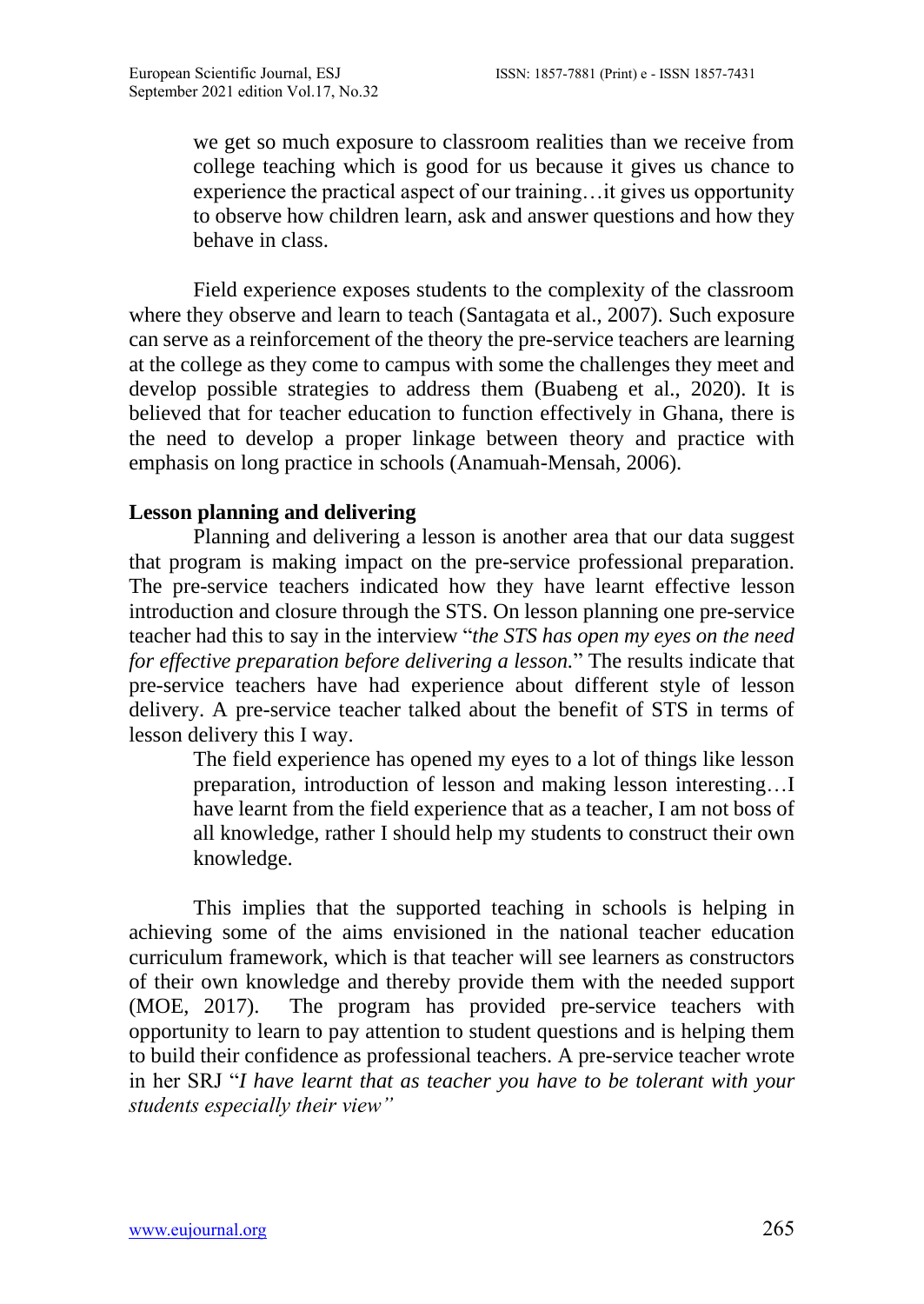### *Classroom management*

Pre-service teachers indicated how the program has helped them to know about classroom management for effective lesson delivery**.** A preservice teacher revealed how she had learnt the ways teachers use motivation and different strategies to manage their classrooms. Another pre-service teacher also said during the interview that "*the STS has exposed us to classroom challenges that we are likely to face and how to manage them when we go out as trained teachers"*

Management of the learning environment is one of the key aspect of the professional practice that pre-service teachers expected to develop in order the meet the National Teachers' Standard. Teachers are expected to make their classroom safe and encouraging for learning. The National Teachers' Standard require all teachers to be able to develop strategies to manage students' behaviour and learning in both large and small classes.

# **Challenges in STS**

# *Mentor- mentee relationship*

One major challenge facing the implementation of the STS from our data analysis has to do with the mentors' attitude toward the pre-service teachers and the program in general. It emerged that there is lack of cooperation from some of the mentors as they showed unwelcoming attitude toward the mentees. The pre-service teachers attributed this to the fact the some of the mentors expect some financial benefit for the mentorship program which they are not getting hence their lack of cooperation. They accused some of the mentors of extorting money from them. One pre-service teacher indicated in the interview that "some *mentors sometimes compel us to pay money to them before they assist us especially when it comes to the filling of our assessment forms.*" The National teacher education curriculum framework, the policy documents that serves as basis for training teachers in Ghana at the pre-tertiary level, calls for teachers in the STS partnership schools to be given "appropriate incentive" (MOE, 2017). It could be possible that these mentors are not receiving the "appropriate incentives" and that could be reason why some mentors are not being cooperative and demanding money from students. Although the pre-service teachers attributed the uncooperative attitude of some of their mentors to lack of financial benefits, it could also be possible that the mentors are overburdened by the number of mentees they have to supervised since some mentors can receive as high as 12 pre-service teachers as mentees. This definitely could lead to their uncooperative behaviour.

It also appears that some of the mentors do not show professionalism for the pre-service teachers to emulate. A pre-service teacher complained bitterly about this situation during the interview by indicating "*we were*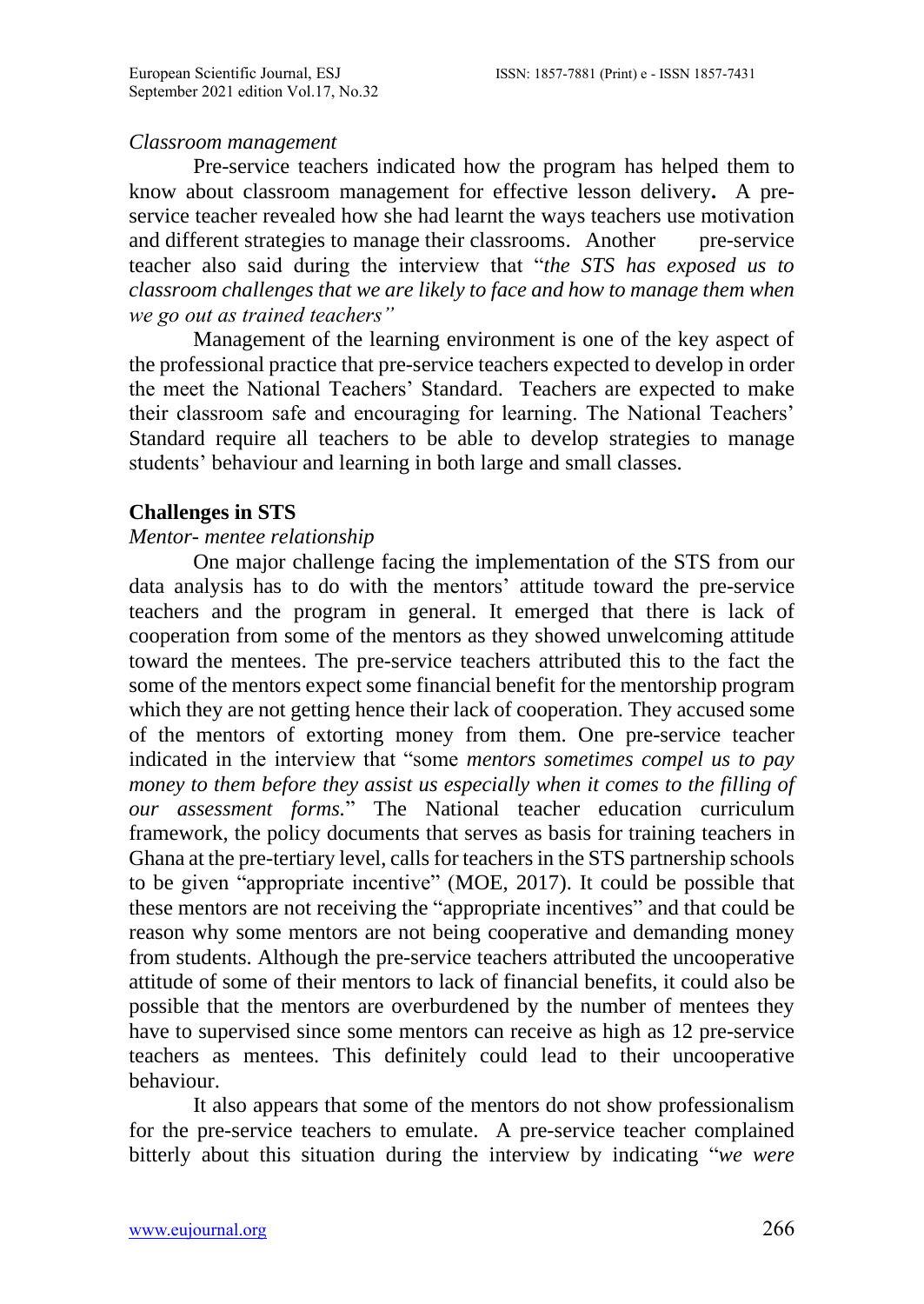*looking at how to prepare lesson note ...and if my mentor tells me that for me the lesson notes I do not prepare one myself let alone assisting you….I have been discouraged till now"*. It appears that some of these mentors are not prepared to help pre-service teachers. The reason could be that some of them have not received the special training mandated by the National Teacher Education and Curriculum Framework to provide good mentorship for the preservice teachers. Buabeng et al. (2020) in discussing the teacher education policies and practices in Ghana, touched on these issues where they advised on the need for careful selection of schools with qualified teachers for the mentorship program, given the fact the most of the schools are poorly resourced with inadequate trained staff. They called for proper in-service training to be given to those mentors to ensure that mentorship and support they provide for the pre-service teachers will reinforce what they get at the college. They argued that if this is not done, the program will be counterproductive which is what is revealed in our findings. They further questioned the school and mentors' selection process as there is no official policy to guide the process.

### *Lack of proper planning*

From the results, another area of challenge for the STS implementation is planning. The pre-service teachers complained about lack of proper orientation for them to be aware of what to do when they visit the school. The lack of proper orientation somehow applies to the mentors as well. A preservice teacher during the interview indicated "…*because we are not properly oriented, we have to figure out what to do in the schools on our own… and our mentors also sometimes do not know how to help us*." Without proper orientation of what pre-service teachers are to do and how mentors are to support them, the program will not be effective.

The students also indicated that sometimes they have to walk to their assigned schools for observation which demotivates them. One negative impact which was revealed in the research is that the STS is affecting the academic work of the pre-service teachers. They complained that anytime they go for STS they find it difficult to learn when they return to campus because they become too exhausted. Giving that some of the pre-service teachers will have to walk and some will have to sit in buses for hours before getting to their assigned schools and back, it is not surprising that they complain of tiredness. The reason why they have to travel long distance could be that the schools which are close to the college may not be enough or the number of qualified mentors in the nearby schools may not be adequate to contain all the number of students within the colleges' catchment area. This issue has been noted by Buabeng et al. (2020) who cautioned on the need to ensure that STS does not affect teaching and learning.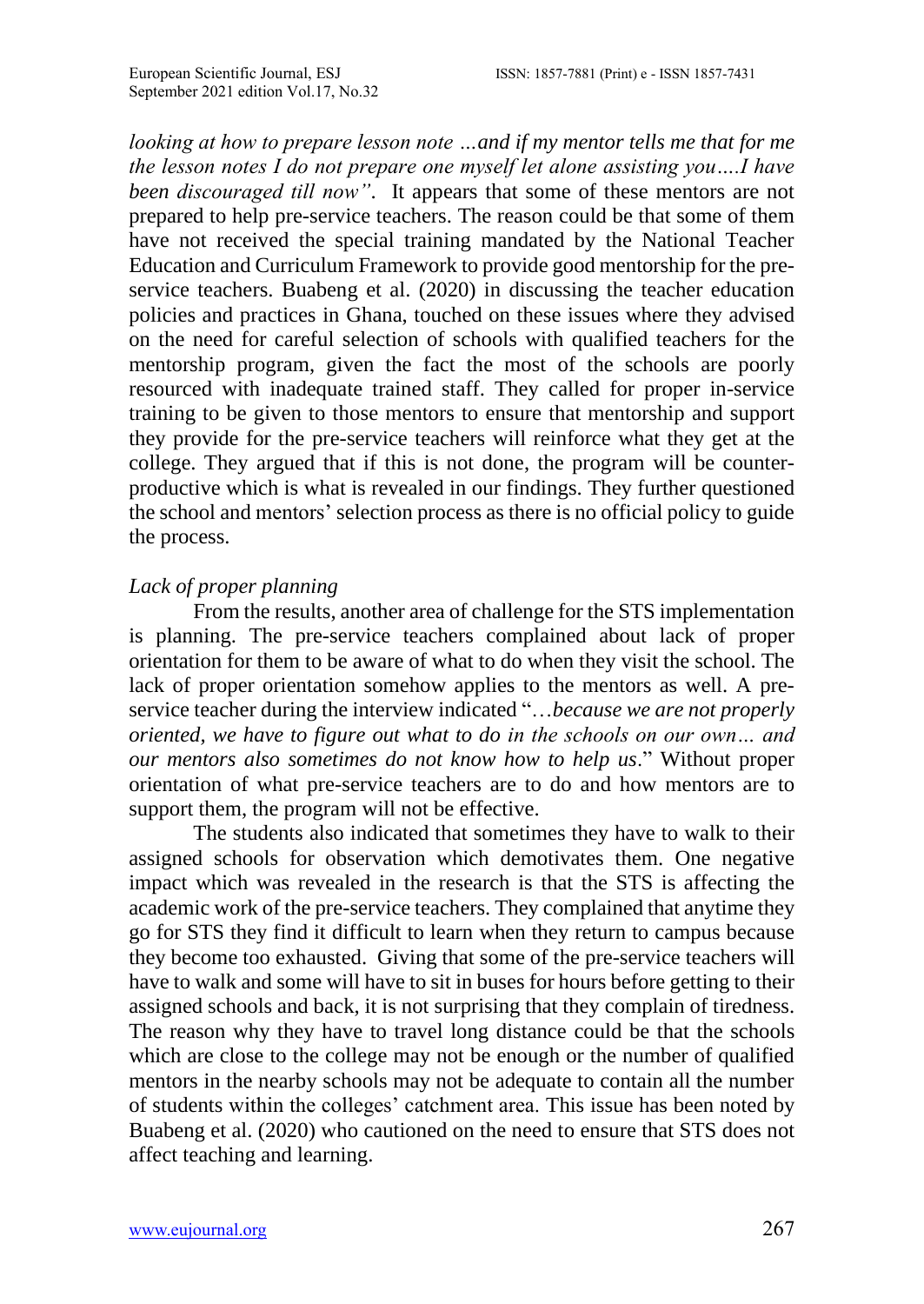### *Insufficient time for observation*

From the results, it was noted that insufficient time for observation and irregular visits affect the benefits pre-service teachers are supposed to derive from the program**.** Some of the schools attached for the STS observation are far from the college and students have to sit in buses for long time before reaching their destination by which time classes might have started. During the interview, a pre-service teacher complained about this by saying "*sometimes, by the time we get to our designated schools, our mentors might have finish their lessons and we have nothing to observe.*" The results from the data collected also indicated that there are times in which the visits to the school become irregular and not meet the required number of visits for the semester. The pre-service teachers complained about this challenge. One indicated during the interview that "*we sometimes get as low as two visits for the semester which doesn't give us enough exposure to the real practice*".

Pre-service teachers are expected to spend six weeks per semester (one day per week) for school observation. It is expected that the pre-service teachers will be in the school for the whole school duration from morning to afternoon observing all activities in the school. But due to factors identified in the findings such long distances between the college and partner school, students are not able stay in the school for the whole period which does not give them enough exposure to some of the school activities. The issue of not meeting the required number of visits for the semester could be just a recent phenomenon due to the impact of the COVID-19. Due to the COVID-19 situation, the Colleges in Ghana are using blended (using both online and face to face) approaches to deliver the curriculum. Because of that, students spend part of their semester online and the other part on campus, making it difficult to achieve the required number of visits to the school. Another reason for not meeting the required number of visits could also be due to non-alignment of the academic calendar of the basic schools with that of the colleges as a result of the COVID-19, so while pre-service teachers may-be school in which they can go for their STS, the basic schools may also be on vacation.

#### **Conclusion**

Given the limited empirical research about the impact of long period of field experience on pre-service teacher preparation, the study contributes to filling this important gap in literature. The study has identified that, Supported Teaching in School is making an impact on pre-service preparation in; real classroom exposure giving them firsthand experience of the classroom situation; lesson planning and delivery; teacher professionalism as the preservice teachers exposed to traits of the teaching profession and qualities of a good teacher; and classroom management for effective lesson delivery. Certain challenges such as mentor-mentee relationship, lack of proper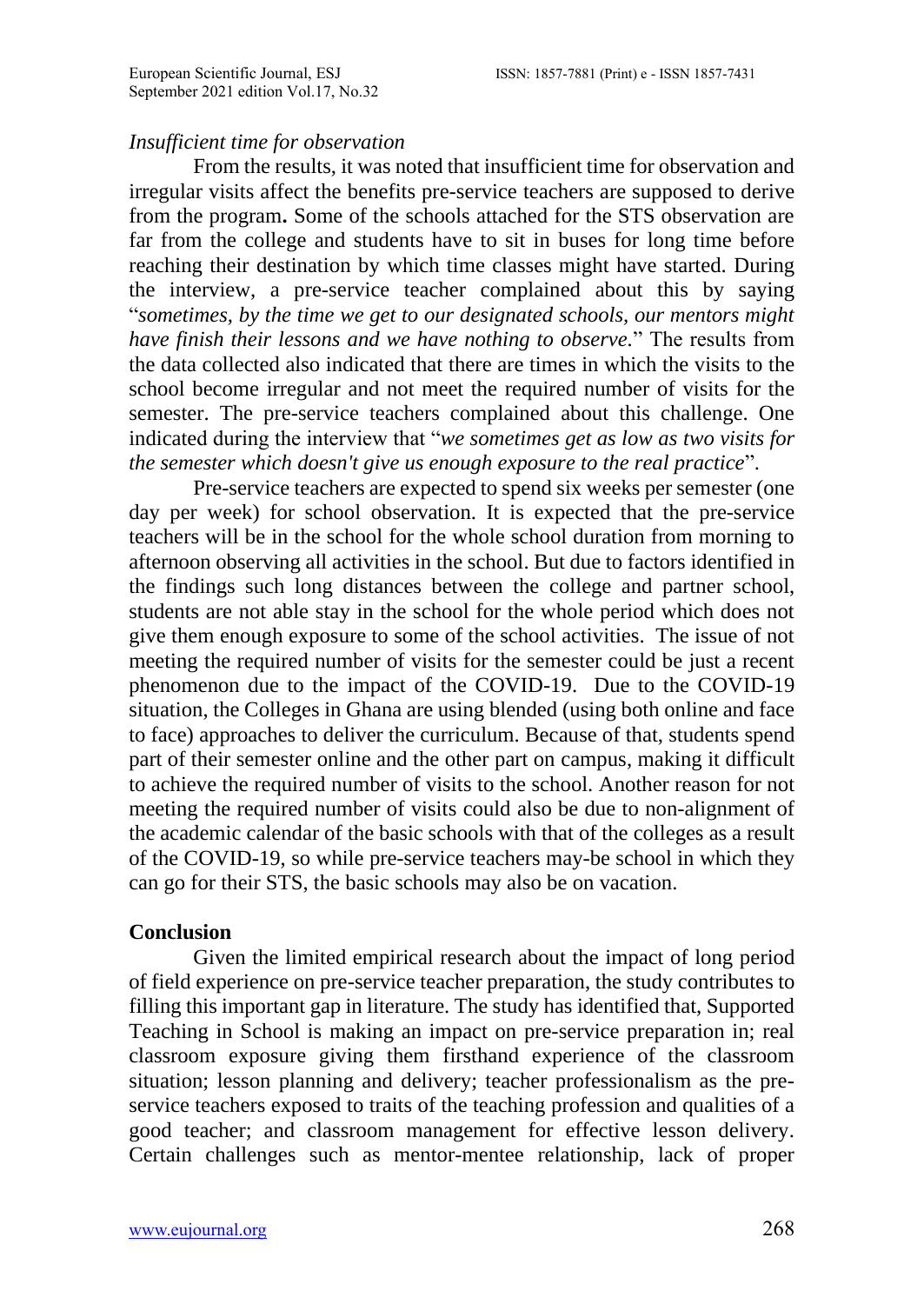planning, and insufficient time for observation were also identified to militate against the program.

The ability of beginning teachers to meet the National Teachers' Standard is mostly through the supported teaching in school and depends on a-well-prepared mentors (MOE, 2017). This implies that without well prepared and committed mentors, the dream of preparing pre-service teachers who will be able to "teach, assess, motivate, and extend the learning of all children, taking account of and respecting their backgrounds and regardless of age, aptitude, and ability (MOE, 2017, p.32) cannot be materialized.

### **Recommendation**

From the analysis of the results, it is recommended that appropriate training and incentives should be given to the mentors to prepare them adequately for the program. The college should identify and train nearby teachers who can provide mentorship to avoid the pre-service teachers having to travel long distances. This will allow them to have enough time to observe all school activities when they visit. It is further recommended that preservice teachers be properly oriented to know what to do when going on STS.

# **Limitations of the study**

One limitation of the study is that it focuses on pre-service science teachers in a particular college with small sample size which cannot be used for any generalization.

# **References:**

- 1. Adu-Yeboah, C. & Kwaah, C.Y. (2018). Preparing teacher trainees for field experience: Lessons from the on-campus pratical experience in colleges of education in Ghana. *Sage Open*, 1-18.
- 2. Adu-Yeboah, C. (2011). *Inside the black box of learning to teach primary English and maths in Kenya and Ghana*. Paper presented at the 55th Annual Conference of the Comparative and International Education Society (CIES), Montreal, Québec,Canada.
- 3. Association of Colleges of Teacher Education. (2010). *21st century knowledge and skills in educator preparation*. Washington, DC:
- 4. Anamuah-Mensah, J.(2006) Teacher Education in Ghana: Theory and Practice. In K.T. Raheem, P. Kupari and Lasonen (Ed.) *Educational issues for sustainable development in African*. Institute for Educational Research.
- 5. Britzman, D. (2003). *Practice makes practice: A critical study of learning to teach.* Albany, NY: State University of New York Press.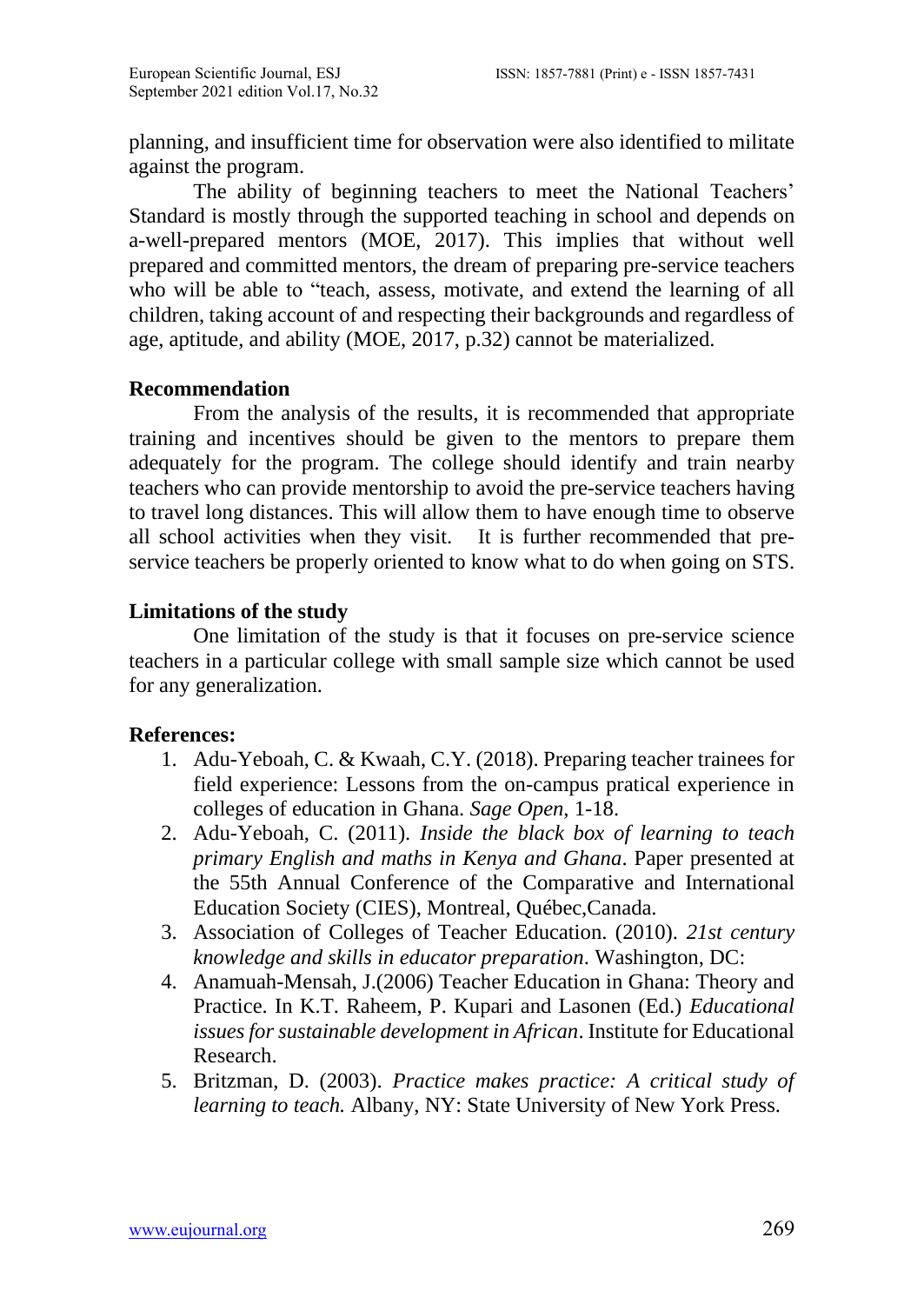- 6. Buabeng, I., Ntow, F. D., & Otami, C. D. (2020). Teacher education in Ghana: Policies and practices. *Journal of Curriculum and Teaching*, *9*(1), 86-95. <https://doi.org/10.5430/jct.v9n1p86>
- 7. Cakcak, T. Y. (2016). A Critical Review of Teacher Education Models, *International Journal of Educational Policies.* 10 (2), pp.121- 140.
- 8. Cochran-Smith, M.; Villegas, A.M.; Abrams, L.W.; Chavez-Moreno, L.C.; Mills, T.; Stern, R. (2016). Research on teacher preparation: Charting the landscape of a sprawling field. *In Handbook of Research on Teaching,* (5th ed); Gitomer, D.H., Bell, C.A., Eds.; American Educational Research Association: Washington, DC, USA.
- 9. Darling-Hammond, L .(2006a). Constructing 21<sup>st</sup> century teacher education, *Journal of Teacher education, 57*(3) 300-314.
- 10. Darling-Hammond, L.(2006b ). *Powerful Teacher Education: Lessons from Exemplary Programs;* Jossey-Bass: San Francisco, CA, USA.
- 11. Darling-Hammond, L., Hyler, M.E.,& Gardner, M.(2017). *Effective Teacher Professional Development;* Learning Policy Institute: Palo Alto, CA, USA, 2017
- 12. Dunst, C.J., Hamby, D. W., Howse, R. B., Wilkie, H. & Annas, K. (2019). Metasynthesis of Pre-service Professional Preparation and Teacher Education Research Studies*. Educational sciences* 50(9) 1-36.
- 13. Grossman, P., & McDonald, M. (2008). Back to the future: Directions for research in teaching and teacher education. *American Educational Research Journal*, *45*(1), 184–205. doi:10.3102/0002831207312906
- 14. Hascher, T., Cocard, Y., & Moser, P. (2004). Forget about theory practice is all? Student teachers' learning in practicum. *Teachers and Teaching: theory and practice, 10*(6), 623-637
- 15. Hatch, J.A. (2002). *Doing qualitative research in education settings* State University of New York Press, Albany,
- 16. Hopkins, E. A. (2008) Classroom conditions to secure enjoyment and achievement: The pupils' voice. Listening to the voice of Every child matters*. Education 3–13*, 36(4), 393-401. To: <https://doi.org/10.1080/03004270801969386>
- 17. Johnson, I. L. & Napper-Woen, G. (2011). The importance of role perceptions in the student teacher triad. *Physical Educator, 68*(1), 44- 56.
- 18. Jordan, W. J., Kuriloff, P., Sutherland, D., Pennock, A. & Hoffman, B. (2018). *Teacher preparation and quality: The role of pre-service experience and school context in urban classrooms,* Temple University.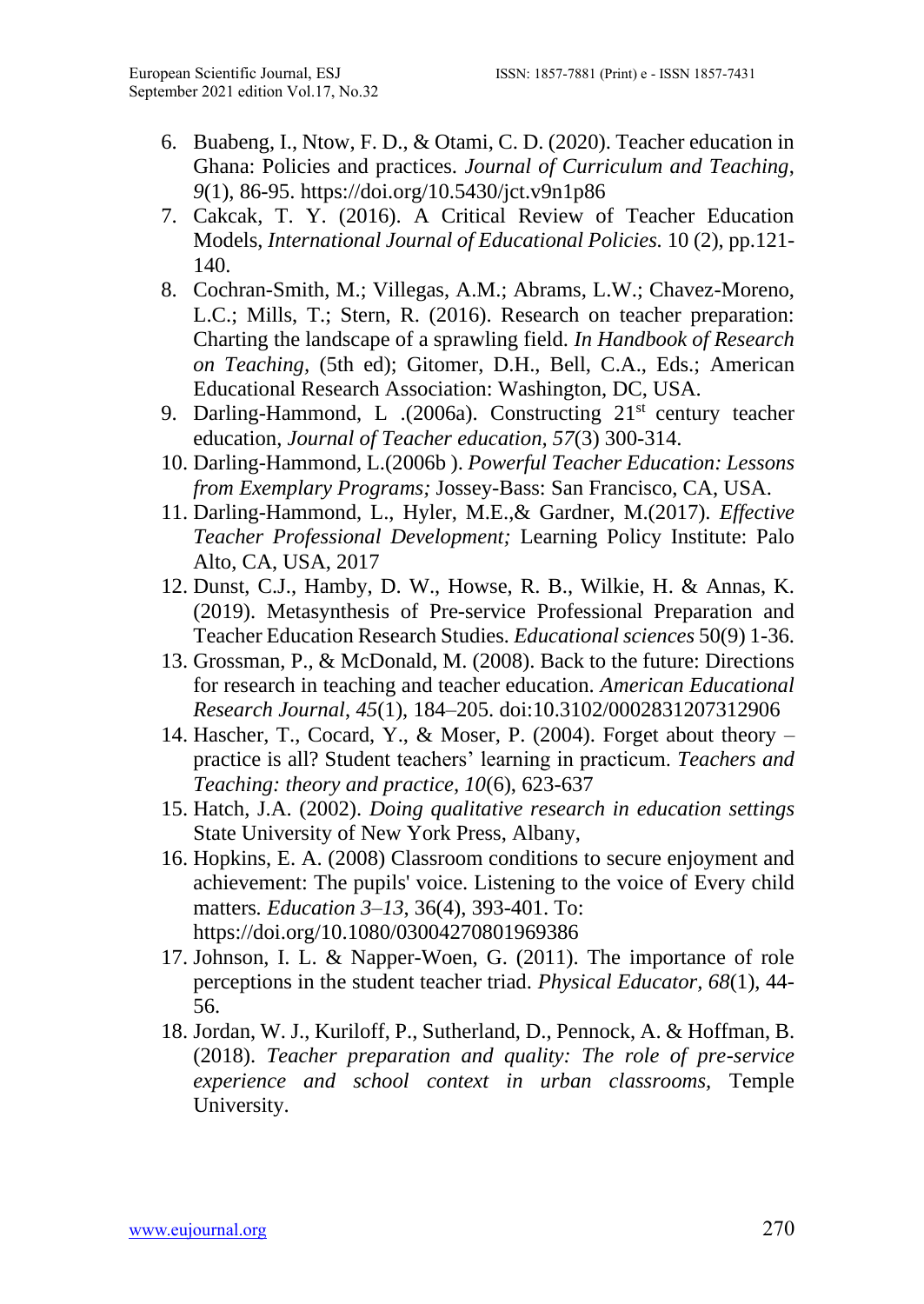- 19. Kiggundu, E & Nayimuli, S. (2009). Teaching practice: A make or break phase for student teachers. *South Africa Journal of Education, 29*(8), 345-358.
- 20. Koross, R. (2016). The Student Teachers' Experiences during Teaching Practice and Its Impact on their Perception of the Teaching Profession. *IRA International Journal of Education and Multidisciplinary Studies* 5(2), 76-85.
- 21. Lauwerier, T., & Akkari, A. (2015). *Teachers and the quality of basic education in Sub-Saharan Africa* (ERF Working Papers Series No. 11). Paris, France: UNESCO Education Research and Foresight.
- 22. Ministry of Education (2018). *National pre-tertiary education curriculum framework*: Author
- 23. Ministry of Education. (2017). *National teacher education curriculum framework: The essential elements of initial teacher education*: Author
- *24.* Mulkeen, *A. (2010). Teachers in Anglophone Africa: Issues in teacher supply, training, and management*. Washington, DC: The World Bank*. doi:10.1596/978-0-8213-8053-6.*
- 25. Ronfeldt, M. (2015). Field placement schools and instructional effectiveness. Journal of Teacher Education, 66(4), 304-320
- 26. Ronfeldt, M., Matsko, K.K., Greene Nolan, H., & Reininger, M. (2018). Who Knows if our Teachers are Prepared? Three Different Perspectives on Graduates' Instructional Readiness and the Features of Pre-service Preparation that Predict them. *CEPA Working Paper*  No.18-01. [http://cepa.stanford.edu/wp18-01.](http://cepa.stanford.edu/wp18-01)
- 27. Santagata, R., Zannoni, C. & Stigler, J. W. (2007). The role of lesson analysis in pre-service teacher education: an empirical investigation of teacher learning from a virtual video-based field experience. *Journal of Mathematics Teacher Education,10*, 123–140.
- 28. Spooner, M., Flowers, C., Lambert, R., & Algozzine, B. (2008). Is more really better? Examining perceived benefits of an extended student teaching experience. *The Clearing House, 81*(6), 263-269.
- 29. Transforming Teacher education and Learning, T-TEL (2018). *Professional development programme: Four- year bachelor of education degree supported teaching in school, School Placement handbook*. Ministry of Education.
- 30. Valencia, S. W., Martin, S. D., Place, N. a., & Grossman, P. (2009). Complex interactions in student teaching: Lost opportunities for learning. *Journal of Teacher Education*, *60*(3), 304–322. doi:10.1177/0022487109336543.
- 31. Zeichner, K. (2006). Reflections of a university-based teacher educator on the future of college and university-based teacher education. Journal of Teacher Education, *57*(3), 326-340.